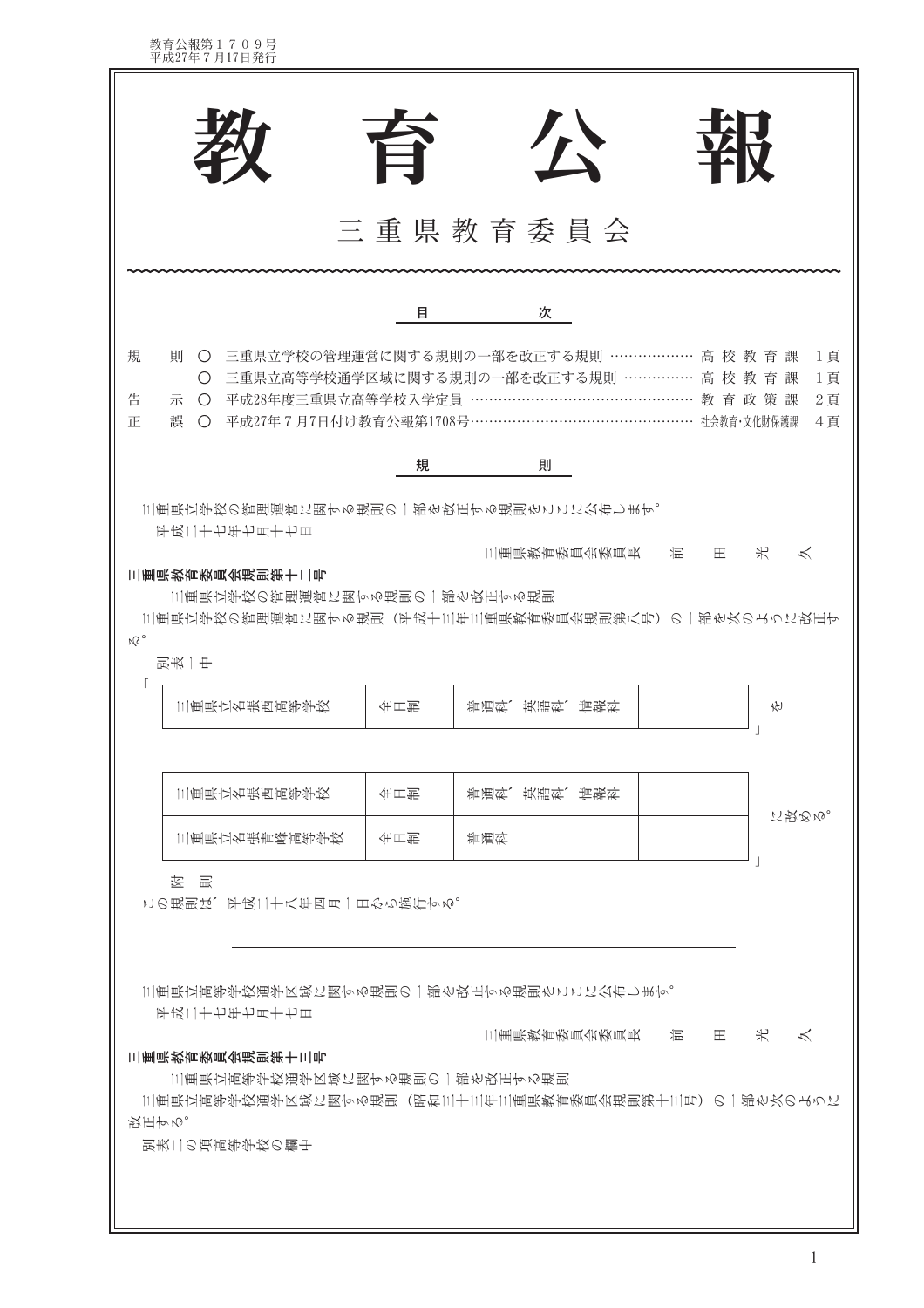医 园

この規則は、平成二十八年四月一日から施行する。



## 三重県教育委員会告示第22号

三重県高等学校条例 (昭和39年3月25日条例第46号) 第4条の規定により、平成28年度三重県立高等学校入学 定員を次のとおり定めます。

平成27年7月6日

三重県教育委員会

平成28年度 三重県立高等学校 入学定員

(全日制課程)

| 学<br>校<br>名        | 学科・コース名                        |             | 入学定員            |
|--------------------|--------------------------------|-------------|-----------------|
|                    | 普                              | 通           | 280             |
|                    | 理                              | 数           | 40              |
| 名<br>桑             | 生<br>衛                         | 看<br>護      | 40              |
|                    | 計                              |             | 360             |
|                    | 普                              | 通           | 320             |
| 名<br>桑<br>西        | 計                              |             | 320             |
| 北                  | 普                              | 通           | 240             |
| 桑<br>名             | 計                              |             | 240             |
| $\overline{\circ}$ | 機                              | 械           | 40<br>80        |
|                    | 材<br>料                         | 技<br>術      | 40              |
| 桑名工業               | 電                              | 気           | 40<br>80        |
|                    | 電                              | 子           | 40              |
|                    | 計                              |             | 160             |
| な<br>べ<br>W        | 合<br>総                         | 学<br>科      | 320             |
| 総合学園               | 計                              |             | 320             |
|                    | 普                              | 通           | 280             |
| 四<br>市<br>日        | 際科学コー<br>国                     | ス           | 80              |
|                    | 計                              |             | 360             |
|                    | 普                              | 通           | 240             |
| 四日市南               | 数理科学                           | $\Box$<br>ス | 80              |
|                    | 計                              |             | 320             |
| $\circledcirc$     | 普                              | 通           | 240             |
| 四日市西               | 比較文化・歴史コー                      | ース          | 40<br>80        |
|                    | 数理情報コ                          | ス           | 40              |
|                    | 計                              |             | 320             |
|                    | 普                              | 通           | <sup>2</sup> 00 |
| 朝<br>明             | $\,<\,$<br>ふ                   | L           | 40              |
|                    | 計                              |             | 240             |
|                    | 普                              | 通           | 200             |
| 四日市四郷              | スポーツ科学コー                       | -ス          | 40              |
|                    | 計                              |             | 240             |
|                    | 機                              | 械           | 80              |
|                    | 子<br>電                         | 機<br>械      | 40              |
|                    | 電                              | 気           | 40              |
| 四日市工業              | 電<br>子                         | 学<br>I      | 40              |
|                    | 建                              | 築           | 40              |
|                    | 質<br>物                         | 学<br>工      | 40              |
|                    | 自<br>動                         | 車           | 40              |
|                    | 計                              |             | 320             |
| $\circledcirc$     | 括弧でくくった学校・学科については「くくり募集」を行います。 |             |                 |

| 子<br>仪<br>名    | 字科・コース名                | 人字疋貝     |
|----------------|------------------------|----------|
|                | 機<br>械                 | 80       |
|                | 気<br>電                 | 40       |
| 四日市            | 学<br>学<br>化<br>工       | 40       |
| 中央工業           | 学<br>市<br>都<br>工       | 40       |
|                | 設<br>備システ<br>厶         | 40       |
|                | 計                      | 240      |
|                | 業<br>商                 | 200      |
| 四日市商業          | 情報マネジメ<br>ント           | 80       |
|                | 計                      | 280      |
| $\circledcirc$ | 生<br>産<br>学<br>科       | 40       |
|                | 学<br>食<br>品<br>科       | 80<br>40 |
|                | 造<br>環<br>境<br>園       | 40       |
| 四日市農芸          | 芸<br>学<br>科<br>園       | 80<br>40 |
|                | 文<br>生<br>化<br>活       | 80       |
|                | 計                      | 240      |
|                | 普<br>通                 | 160      |
| 菰<br>野         | 計                      | 160      |
|                | 普<br>通                 | 240      |
| J<br>越         | 文<br>際<br>国<br>理       | 80       |
|                | 計                      | 320      |
|                | 普<br>通                 | 240      |
| 神<br>戸         | 理<br>数                 | 80       |
|                | 計                      | 320      |
|                | 応用デザイ<br>$\mathcal{V}$ | 80       |
| 飯<br>野         | 英語コミュニケーション            | 80       |
|                | 計                      | 160      |
|                | 普<br>通                 | 200      |
| 子              | 文化教養(吹奏楽)コース           | 40       |
| 白              | 造<br>生<br>創<br>活       | 40       |
|                | 計                      | 280      |
| 石              | 普<br>通                 | 200      |
| 薬<br>師         | 計                      | 200      |
|                | 普<br>通                 | 80       |
|                | 情<br>報<br>$\Box$<br>ス  | 80       |
| 生<br>稲         | 育<br>体                 | 80       |
|                | 計                      | 240      |
|                | 普<br>通                 | 160      |
|                | <u>システムメディア</u>        | 80       |
| Щ<br>亀         | 合<br>生<br>総<br>活       | 40       |
|                | 計                      | 280      |
|                |                        |          |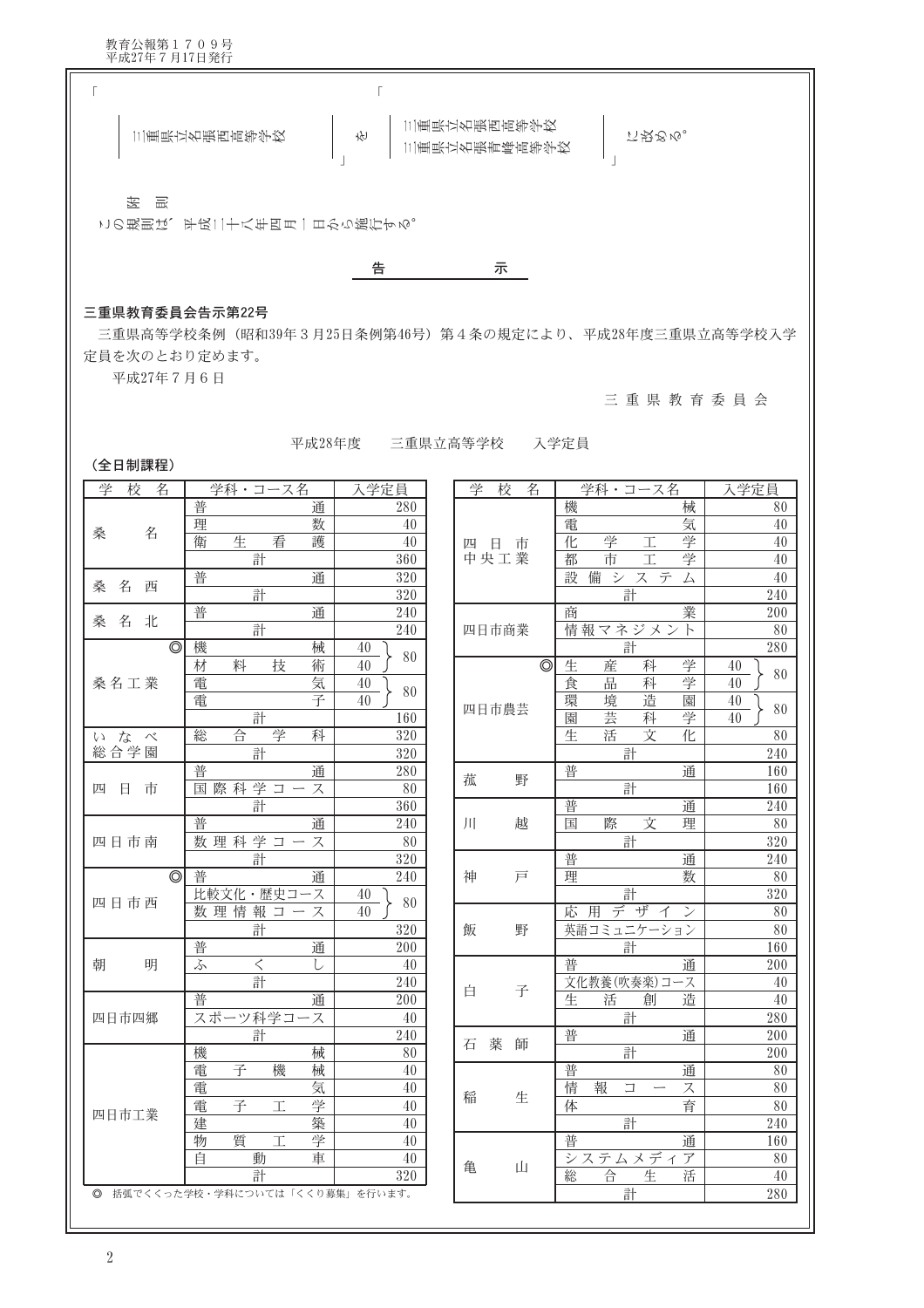$\sqrt{2}$ 

| (全日制課程)                 |                                    |                                       |             |                                                                                |                  |
|-------------------------|------------------------------------|---------------------------------------|-------------|--------------------------------------------------------------------------------|------------------|
| 学<br>校<br>名             | 学科・コース名                            | 入学定員                                  | 学<br>校<br>名 | 学科・コース名                                                                        | 入学定員             |
| 津                       | 普<br>通                             | 360                                   |             | 普<br>通                                                                         | 120              |
|                         | 計                                  | 360                                   |             | 生<br>済<br>産<br>経                                                               | $40\,$           |
|                         | 普<br>通                             | 280                                   | 相<br>可      | 環<br>造<br>境<br>創                                                               | 40               |
| 津<br>西                  | 学<br>際<br>科<br>国                   | 80                                    |             | 調<br>食<br>物<br>理                                                               | $40\,$           |
|                         | 計                                  | 360                                   |             | 計                                                                              | 240              |
|                         | ビ<br>ジ<br>ネ<br>ス                   | 240                                   |             | 合<br>学<br>総<br>科                                                               | 80               |
| 業<br>津<br>商             | 情<br>報<br>システ<br>厶                 | $40\,$                                | 昴 学<br>園    | 計                                                                              | $80\,$           |
|                         | 計                                  | 280                                   |             | 学<br>生<br>産<br>科                                                               | 40               |
|                         | 普<br>通                             | 320                                   |             | 学<br>品<br>食<br>科                                                               | 40               |
| 津<br>東                  | 計                                  | $\overline{320}$                      |             | 学<br>流<br>科<br>通                                                               | $40\,$           |
|                         | 機<br>械                             | 120                                   | 明<br>野      | 養<br>生<br>活<br>教                                                               | $40\,$           |
|                         | 電<br>気                             | $40\,$                                |             | 祉<br>福                                                                         | $40\,$           |
| 業<br>津<br>工             | 子<br>電                             | $40\,$                                |             | 計                                                                              | 200              |
|                         | 設<br>建<br>学<br>工                   | $40\,$                                |             | 普<br>通                                                                         | 240              |
|                         | 計                                  | 240                                   | 宇治山田        | 計                                                                              | $240\,$          |
|                         | 普<br>通                             | 200                                   |             | 普<br>通                                                                         | 280              |
| 居<br>久                  | スポーツ科学コース                          | $40\,$                                | 伊<br>勢      | 国際科学コー<br>ス                                                                    | $40\,$           |
|                         | 計                                  | 240                                   |             | 計                                                                              | $\overline{320}$ |
|                         | 生<br>物<br>生<br>産                   | 40                                    |             | 業<br>商                                                                         | 120              |
|                         | 生<br>資<br>物<br>源                   | $40\,$                                | 宇治山田        | 情<br>報<br>処<br>理                                                               | $40\,$           |
|                         | 環<br>境<br>情<br>報                   | 40                                    | 業<br>商      | 際<br>国                                                                         | $40\,$           |
| 久居農林                    | 環<br>境<br>士<br>木                   | $40\,$                                |             | 計                                                                              | 200              |
|                         | 生活デザイ<br>$\overline{\mathcal{V}}$  | $80\,$                                |             | 機<br>械                                                                         | $80\,$           |
|                         | 計                                  | $240\,$                               |             | 電<br>気                                                                         | 80               |
|                         | 普<br>通                             | 80                                    | 伊勢工業        | 建<br>築                                                                         | $40\,$           |
| 白<br>Щ                  | 情報コミュニケーション                        | $40\,$                                |             | 計                                                                              | 200              |
|                         | 計                                  | 120                                   | 度会校舎        | 普<br>通                                                                         | $80\,$           |
|                         | 普<br>通                             | 280                                   | 南伊勢 南勢校舎    | 普<br>通                                                                         | 40               |
| 野<br>上                  | 数<br>理                             | 40                                    |             | 計                                                                              | 120              |
|                         | 計                                  | 320                                   |             | 総<br>合<br>学<br>科                                                               | $80\,$           |
| あけぼの                    | 学<br>総<br>合<br>科                   | 80                                    | 鳥<br>羽      | 計                                                                              | 80               |
| 園                       | 計                                  | 80                                    |             | 普<br>通                                                                         | 80               |
| 学<br>$\overline{\circ}$ | 機<br>械                             | $40\,$                                | 摩<br>志      | 際<br>国<br>$\boldsymbol{\mathcal{Z}}$<br>$\Box$<br>$\overbrace{\qquad \qquad }$ | 40               |
|                         | 子<br>機<br>械<br>電                   | $40\,$                                |             | 計                                                                              | 120              |
|                         | 工芸<br>デ<br>ザイ<br>$\mathcal{V}$     | 40                                    |             | 機<br>洋<br>関<br>海<br>$\bullet$                                                  | $40\,$           |
|                         | 資<br>源<br>生<br>物                   | 40<br>280                             | 産           | 資<br>源<br>水<br>産                                                               | $40\,$           |
| 伊賀白鳳                    | $\overline{z}$<br>ドシステ             | 40                                    | 水           | 計                                                                              | 80               |
|                         | 厶<br>$\overline{\phantom{0}}$<br>営 |                                       |             |                                                                                |                  |
|                         | 経                                  | 40                                    |             | 普<br>通                                                                         | 120              |
|                         | ヒューマンサービス                          | 40                                    |             | プログレッシブコース                                                                     | 40               |
|                         | 計                                  | 280                                   | 鷲<br>尾      | 情 報<br>ビジネ<br>ス                                                                | 40               |
| 張<br>名                  | 合<br>学<br>総<br>科                   | 240                                   |             | システム工学                                                                         | 40               |
|                         | 計                                  | 240                                   |             | 計                                                                              | 240              |
|                         | 普<br>通                             | 280                                   |             | 普<br>通                                                                         | 120              |
| 名張青峰                    | 文<br>探<br>究<br>理                   | 40                                    | 本<br>木      | 総<br>合<br>学<br>科                                                               | 80               |
|                         | 計                                  | $320\,$                               |             | 計                                                                              | 200              |
|                         | 普<br>通                             | $240\,$                               | 紀<br>南      | 普<br>通                                                                         | 120              |
| 松<br>阪                  | 理<br>数                             | 80                                    |             | 計                                                                              | 120              |
|                         | 計                                  | $320\,$                               | 総           | 計                                                                              | 12,600           |
|                         | 機<br>械                             | 80                                    |             | ◎ 括弧でくくった学校・学科については「くくり募集」を行います。                                               |                  |
|                         | 学<br>電<br>気<br>丄                   | 40                                    |             |                                                                                |                  |
| 松阪工業                    | 業<br>学<br>工<br>化                   | 40                                    |             |                                                                                |                  |
|                         | 繊<br>維デザイ<br>$\mathcal{V}$         | $40\,$                                |             |                                                                                |                  |
|                         | 自<br>動<br>車                        | $40\,$                                |             |                                                                                |                  |
|                         | 訐                                  | 240                                   |             |                                                                                |                  |
|                         | 情<br>報<br>ビジネ<br>ス                 | 120                                   |             |                                                                                |                  |
| 松阪商業                    | 情<br>報システム                         | 40                                    |             |                                                                                |                  |
|                         | 教<br>際<br>養<br>国                   | 40                                    |             |                                                                                |                  |
|                         | 計                                  | 200                                   |             |                                                                                |                  |
| 飯<br>南                  | 総<br>合<br>学<br>科                   | $80\,$                                |             |                                                                                |                  |
|                         | $\Rightarrow$ L                    | $\overline{\circ}$ $\overline{\circ}$ |             |                                                                                |                  |

 $80$ 

計

 $\overline{3}$